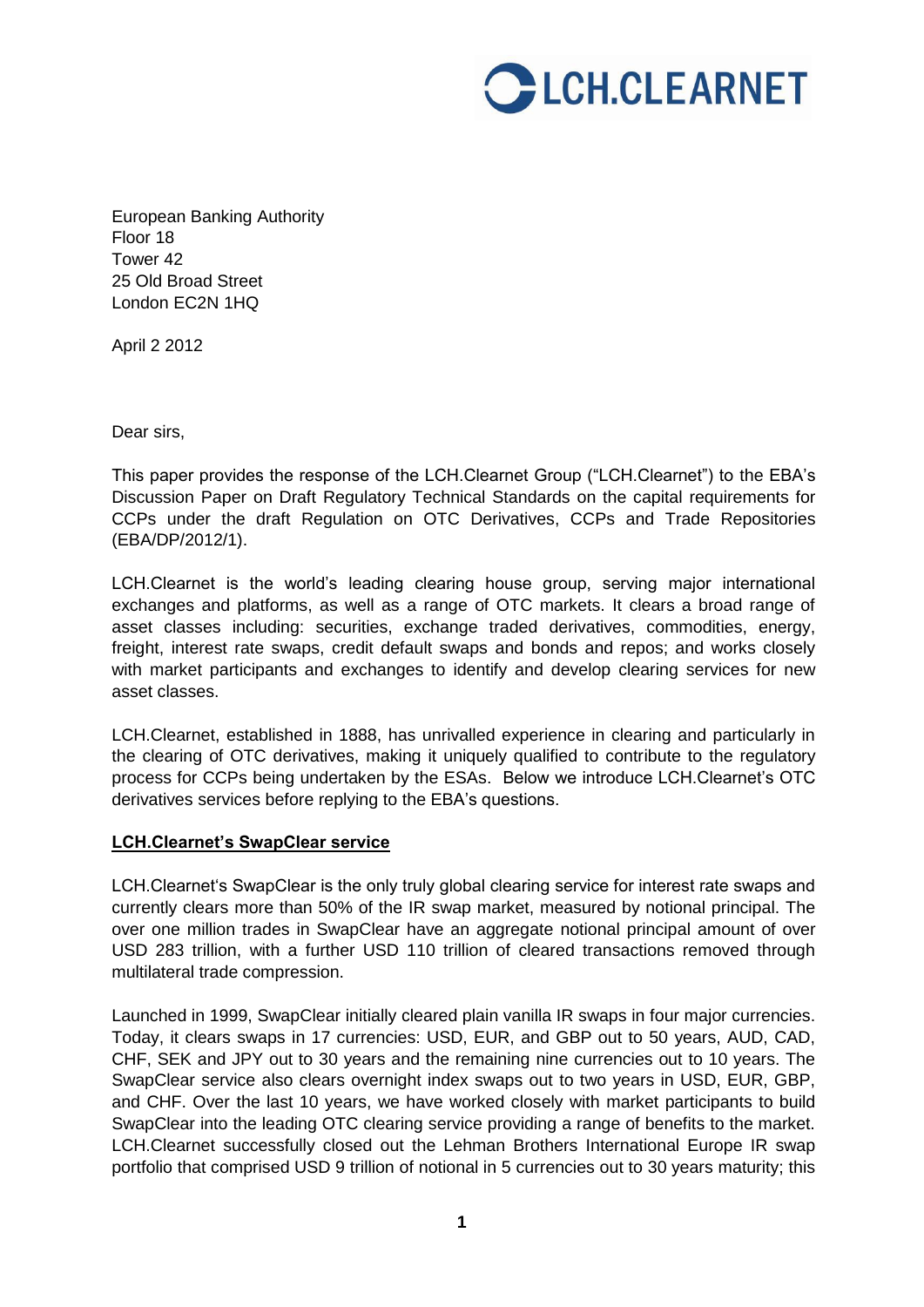# **CHECLEARNET**

is testament to LCH.Clearnet's deep expertise, provenance and risk management practices in clearing OTC derivatives markets in both normal and default environments. More recently, SwapClear has implemented end-user client clearing in both Europe and the U.S..

# **LCH.Clearnet's CDSClear service**

LCH.Clearnet's Eurozone CDS clearing offering was launched in response to regulator and market demand in order to offer greater choice to the market. LCH.Clearnet defined its model keeping in line with market practices, which have been standardised through the successive ISDA Small and Big Bang protocols.

Existing key providers which have been incorporated into the process are: the DTCC Matching Platform, DTCC's Trade Information Warehouse, Markit as the product and price provider, and ISDA for the contract characteristics and procedures. The business model provides added value to future participants through full STP multilateral clearing, guarantee and anonymity (including novation at T+1).

The offering encompasses the core requirements as determined by key industry and policy groups, including ISDA, CESR, the ECB and the European Commission. LCH.Clearnet provides participants with a backloading facility in order to upload portfolios of existing CDS contracts into clearing at the business start.

# **LCH.Clearnet's Enclear service**

The Enclear service provides an independent clearing service for the registration of OTC Forward Freight Agreements (FFAs) as well as OTC commodity swaps in Coal, Iron Ore and Fertiliser. All of these swaps are cash settled on a monthly basis. Globally-based chartering companies, ship owners, producers, and trading companies are increasingly managing their risk through cleared products. Approved Brokers have open and equal access to the service and can register their OTC brokered trades with LCH.Clearnet through a clearing member.

# **LCH.Clearnet's ForexClear Service**

ForexClear provides clearing for FX Non-Deliverable Forwards (NDFs) and was designed in close collaboration with our members. The service has launched with clearing between direct clearing members, whilst actively consulting with clients to deliver a full clearing service to other current and prospective clearing members, and their global clients in due course.

NDFs are cash settled products, actively traded in a range of high growth economy currencies. From launch the service clears NDFs in the following currencies – Brazilian Real, Chilean Peso, Chinese Yuan, Indian Rupee, Korean Won and Russian Ruble, all against the United States Dollar. Further currencies are being added to the service with the aim to provide 95% market coverage.

# **Our response to EBA's Discussion Paper**

LCH.Clearnet has been a major contributor to the regulatory dialogue relating to clearing and OTC derivatives over many years and is pleased to offer its comments. LCH.Clearnet's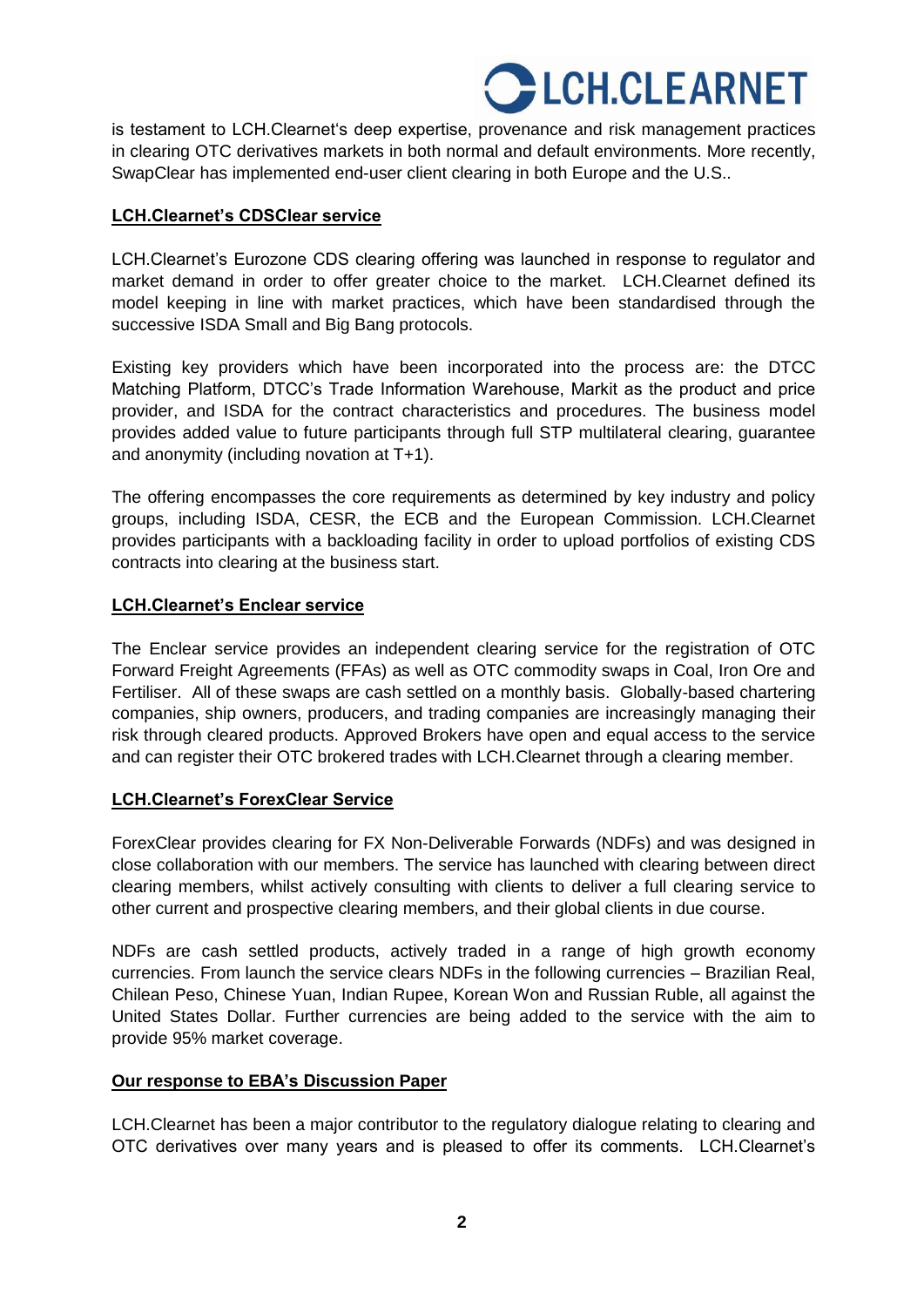# **CHELCLEARNET**

CCPs LCH.Clearnet Ltd and LCH.Clearnet SA are also members of EACH, the European Association of CCP clearing houses, and have contributed to its response.

We strongly support the EBA's goals in establishing European capital standards for CCPs clearing all asset classes. We believe it is vital that CCPs across Europe and globally observe standards that are high and that support the continuing development of financial markets. We also support the work of the European Commission and the EBA in other fora such as CPSS-IOSCO in seeking global regulatory agreements in this and other areas.

The LCH.Clearnet Group Ltd is the parent company of two separate CCPs: LCH.Clearnet Ltd, located in the UK, and LCH.Clearnet SA, located in France. LCH.Clearnet Ltd is a Recognised Clearing House regulated and supervised by the UK FSA. LCH.Clearnet SA is an établissement de credit regulated and supervised by the French Autorité de Contrôle Prudentiel. Under European banking regulation therefore both the LCH.Clearnet Group and LCH.Clearnet SA are already subject to the Capital Adequacy Directive (derived from the Basel II capital adequacy framework).

#### **1 Introduction**

### **Q1. Do you support this approach to capital requirements?**

We fully support this approach which we believe to be entirely appropriate for the determination of CCPs' capital requirements. We believe that the focus of the capital requirements should in the first instance ensure that adequate capital is maintained in the CCP to absorb shocks, whilst ensuring that sufficient liquid resources are also available to support an orderly wind-down in the ultimate event of a catastrophic failure.

In our view, CCPs should (as required by EMIR) also have some dedicated own resources ahead of the general default funds. These should be calculated to encourage the right behaviours and ensure that adequate initial margin is maintained to underpin the stability of the CCP.

We also believe that it would be beneficial to require greater transparency over the financial performance and, in particular, capital positions of CCPs, even where these are part of larger groups. This information should be published on a timely basis, perhaps within around three months of the year-end.

It will be important to ensure that in cases where CCPs are banks or credit institutions it does not lead to different or conflicting requirements. We do however have a concern arising from the statement in paragraph 10 that "The Regulation goes beyond the CPSS-IOSCO Principles". Many European CCPs compete with CCPs in third countries that are not (yet) subject to a similar regime. We urge the EBA to work with global CCP regulators to ensure equivalent treatment in all major jurisdictions.

# **Q2. Do you consider there to be any alternative approach which is more appropriate that would be consistent with Article 12 of the Regulation?**

We do not consider that there is a superior alternative approach, but would be very happy to discuss any other proposals that are made to, or by, the EBA.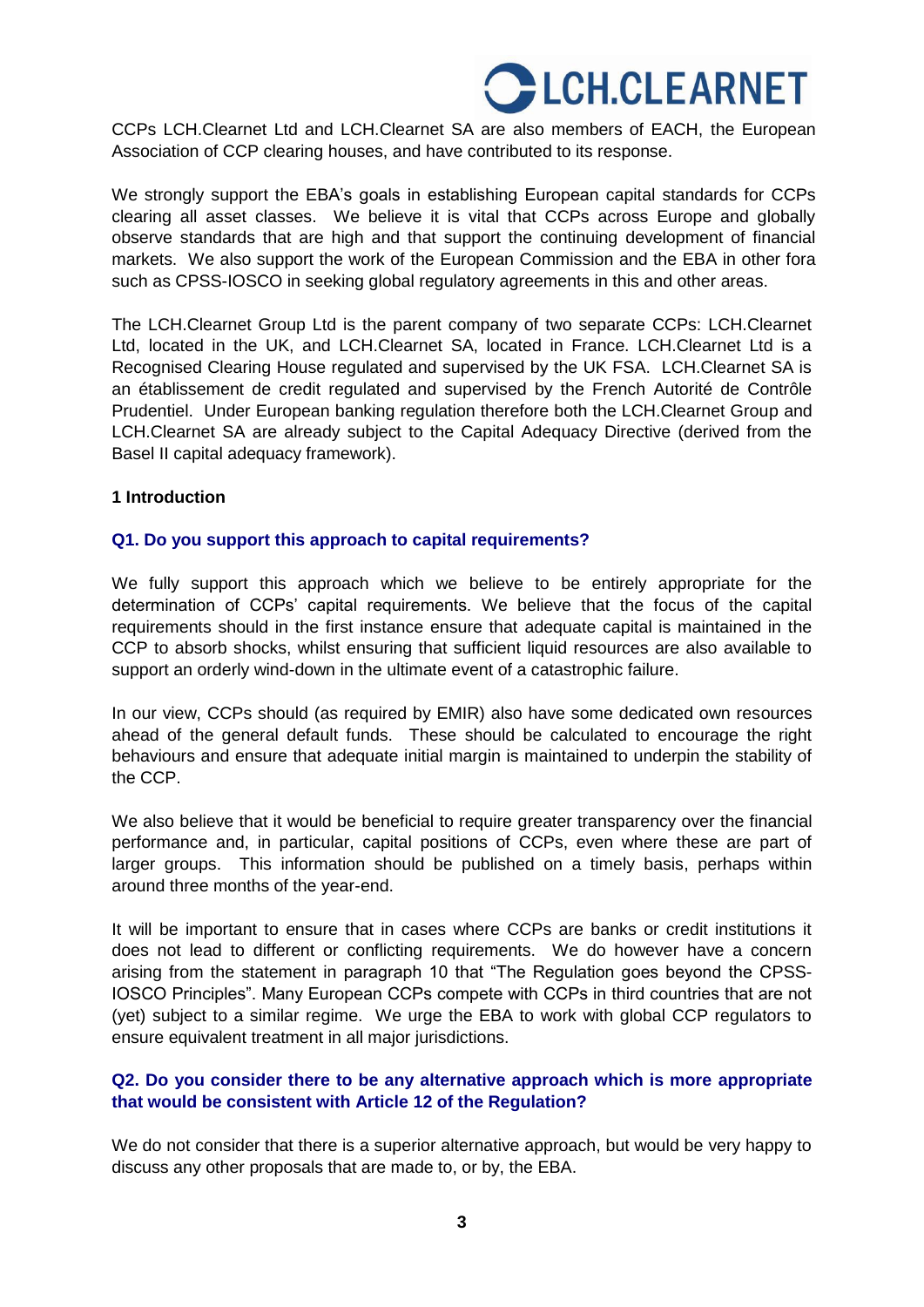

#### **2 Operational expenses for winding-down or restructuring**

## **Q3. Which criteria do you take into account for estimating the appropriate time span for orderly winding down or restructuring of the CCP's activities?**

The criteria include (i) the time to close out and/or transfer customer/member trading positions and collateral, (ii) the time to clear down employment and service contracts, and (iii) the time to close out third-party supplier contracts.

## **Q4. What is your estimation for the number of months necessary to ensure an orderly winding-down or restructuring of the CCP's activities?**

Some products that could be easy to transfer to another CCP (e.g. cash equities, repos, listed derivatives) but others would be more difficult (especially OTC derivatives). Also the closing of IT contracts can take time and cost money. Within these parameters we believe six months should be an adequate period.

### **Q5. Do you think that a minimum list of items to be included in the operational expenses could be useful, such as the IAS 7?**

We believe the benefits of a prescribed list may be outweighed by the risk of being too prescriptive if it does not take specific circumstances of the CCP into account. For example, in IAS 7 there is no distinction between operating and project expenses, the latter of which by nature would be more easily brought to a relatively immediate halt should a wind-down of activity be required. This would be consistent with current FRR practice. We believe in-year cost reductions should be allowed to be included, and we believe that (as is allowed by the US CFTC) eligible income for next year should be allowed to be offset against future winddown costs in the case where revenues could be reasonably be expected to continue for some or all business lines. There may be a case for deducting accrued bonuses as these are unlikely to be payable under such circumstances.

In addition the Group has specific arrangements with certain groups of banks for clearing of OTC asset classes whereby the banks advance funds for project development and can only recover these advances out of surpluses made by the services. In a wind-down situation these liabilities would no longer be due and therefore the Group would request these liabilities to be netted out from the calculations.

#### **3 Capital requirements for operational risk**

#### **Q6. How do you currently measure and capitalise for operational risk?**

Our capital requirement on operational risk is currently calculated following the Basic Indicator Approach, i.e. 15% of 3 years' average unadjusted net revenues.

**Q7. Do you think that the banking framework is the most appropriate method for calculating a CCP's capital requirements for operational risk? If not, which approach would be more suitable for a CCP?**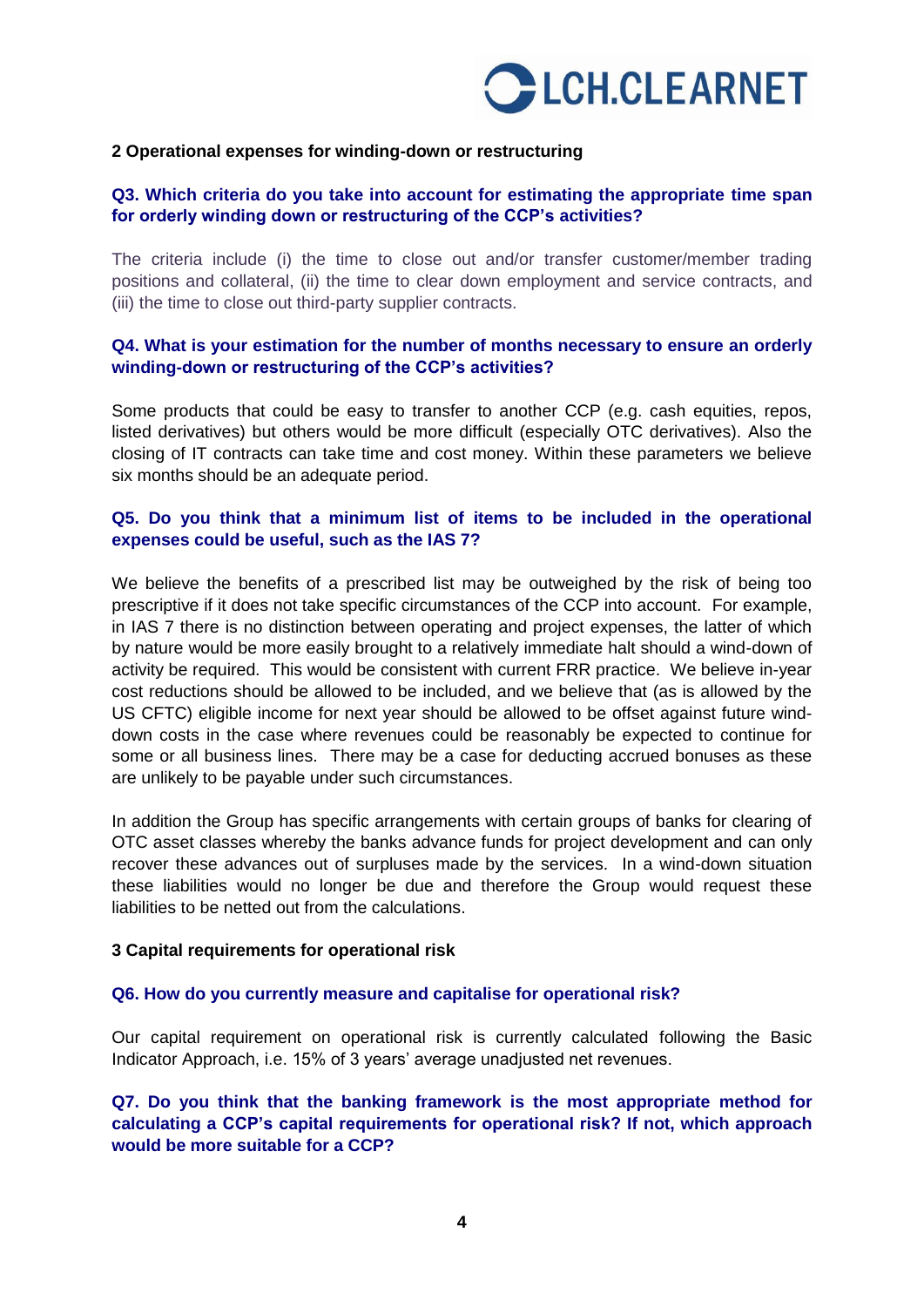# CH.CLEARNET

The banking framework is the most appropriate as it proposes various approaches to measure the capital requirement (from simple to complex approaches) and provides, as well as the capital requirement itself, clear guidance on the qualitative aspects of the necessary operational risk framework. This second element is an important part of the overall operational risk mitigation framework.

## **Q8. What would be the cost of employing the basic indicator approach set out for banks for the calculation of your capital requirements for operational risk?**

For us there would be no additional cost as this is already observed by both Group entities.

## **Q9. Do you think that the Basic Indicator Approach set out for banks is appropriate for CCPs?**

As a starting point, the BIA is appropriate (as it is a simple calculation methodology on the basis of revenues of CCPs or banks). However, CCPs' revenues are not commensurate with the inherent operational risk arising from risk scenarios such as the default management process, system failure over a long period or internal fraud via its payment systems.

Therefore BIA could be appropriate but in the case of a CCP with low revenues (whether from low levels of business or because of its business model), the capital requirement for operational risk may be low but could understate the real risks which could be much larger. In this case the EBA should consider a floor of minimum capital, possibly related to the type of asset cleared (higher for more complex instruments).

# **Q10. In your view, which alternative indicator should the EBA consider for the Basic Indicator Approach? (Please elaborate why such indicator would be more appropriate for CCPs).**

We do not have a view on an alternative indicator for the BIA.

# **Q11. In your view, with regard to the Standardised Approach, which different lines of business or type of products can be relevant for CCPs' operational risk?**

The 2 business lines are payment and settlement (18%) and trading and sales (18%). Where large amounts are paid and invested by the CCP, operational risk in these areas could give rise to significant losses. It may be appropriate to change the current standardised approach to be product oriented (i.e. cash equities, fixed income, listed derivatives, commodities, swaps, forex, CDS).

### **Q12. Do you think CCPs should be allowed to calculate the capital requirements for operational risk with an internal model, as in the advanced measurement approach?**

As the Advanced Measurement Approach is a more elaborate model intended to better tailor the level of operational risk for banks, it should also be considered for CCPs. However, the AMA needs to take into account internal and external losses which are difficult to obtain today for CCPs' activities. The AMA may therefore have to be adapted to cater for that lack of information and allow a specific AMA treatment for CCPs that could be mainly based on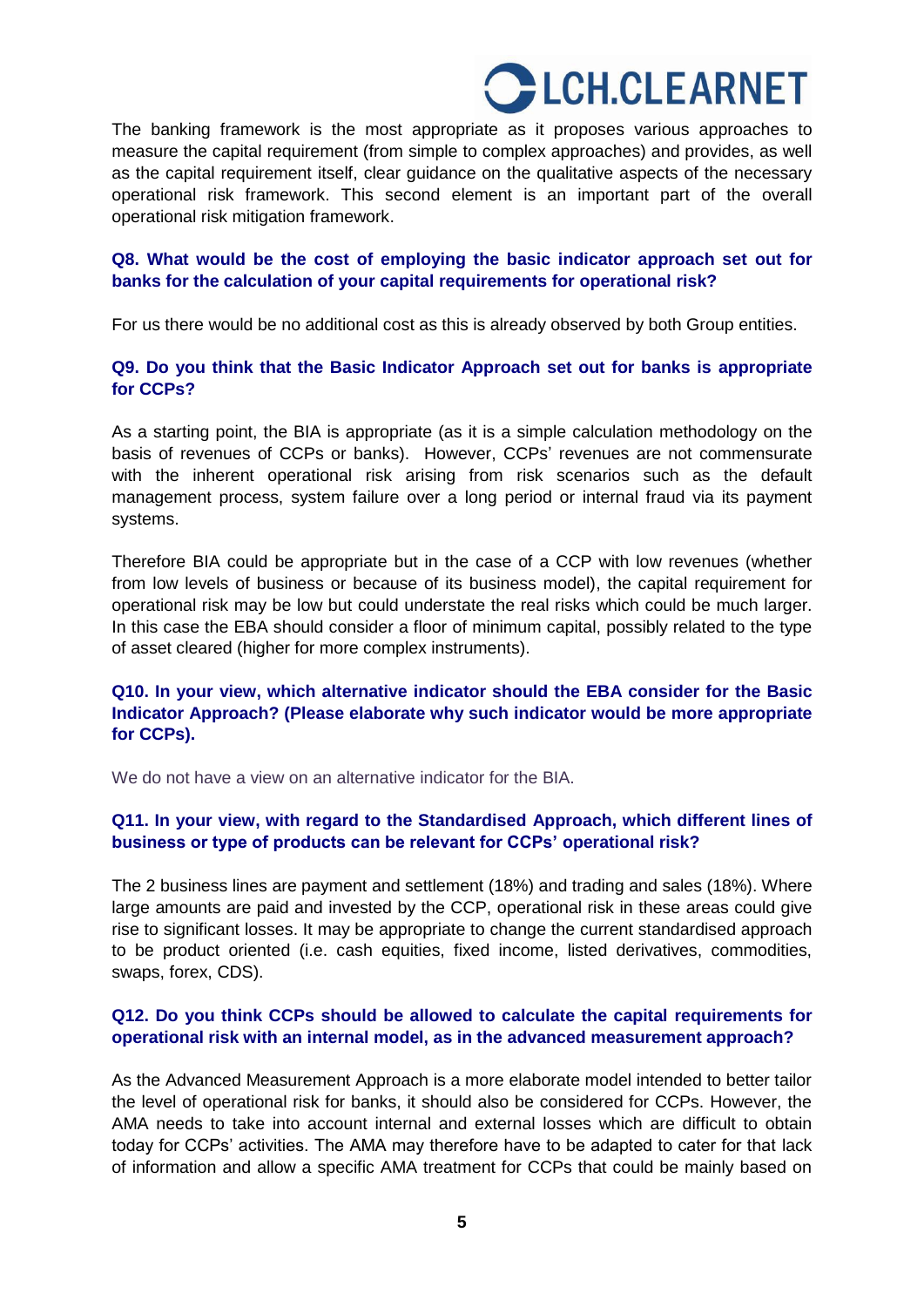# **CHECLEARNET**

scenario analyses. Regulators should then ensure consistency between those scenarios across CCP's. The scenarios could be, for example, default management process failures, major system interruptions, model error or internal fraud.

This would be appropriate provided the scenarios take into account the nature of the products cleared (operational risk is different for cash equities, listed derivatives or OTC derivatives), the volumes and gross/net positions, and the capacity for early detection of operational risk via internal control.

A first step could be the definition of a standardised approach for CCPs (based on product, volumes, and amounts) but also allow the alternative approaches for CCPs who want to do more.

**Q13. Which other approaches should the EBA consider for operational risk measurement?**

None suggested.

**4 Capital requirements for credit and market risks stemming from "non-clearing activities"**

**Q14. How do you currently measure and capitalise for credit, counterparty credit and market risk stemming from "non-clearing activities"?**

We apply the Standardised Approach of 8% weighting on the positions.

**Q15. Do you think that the banking framework is the most appropriate method of calculating a CCP's capital requirements for credit, counterparty credit and market risk stemming from "non-clearing activities"? If not, which method would be more suitable for a CCP?**

Yes, as non clearing activities are mainly related to the investment of members' funds in the market, which is similar to a banking activity and triggers the same types of risk.

## **Q16. What would be the cost of employing Standardised Approach methods for the calculation of your capital requirements for credit, counterparty credit and market risk stemming from "non-clearing activities"?**

There would be no significant incremental cost as we already apply this approach.

**Q17. In your view, are the Standardised Approach methods appropriate for the calculation of credit, counterparty credit and market risk a CCP faces stemming from "non-clearing activities"?**

Yes, as the risks are similar to those borne by the banking sector.

**Q18. Do you think that CCPs, which concentrate risks stemming from derivatives, should be allowed to calculate their capital requirements for credit, counterparty credit and market risk using internal models?**